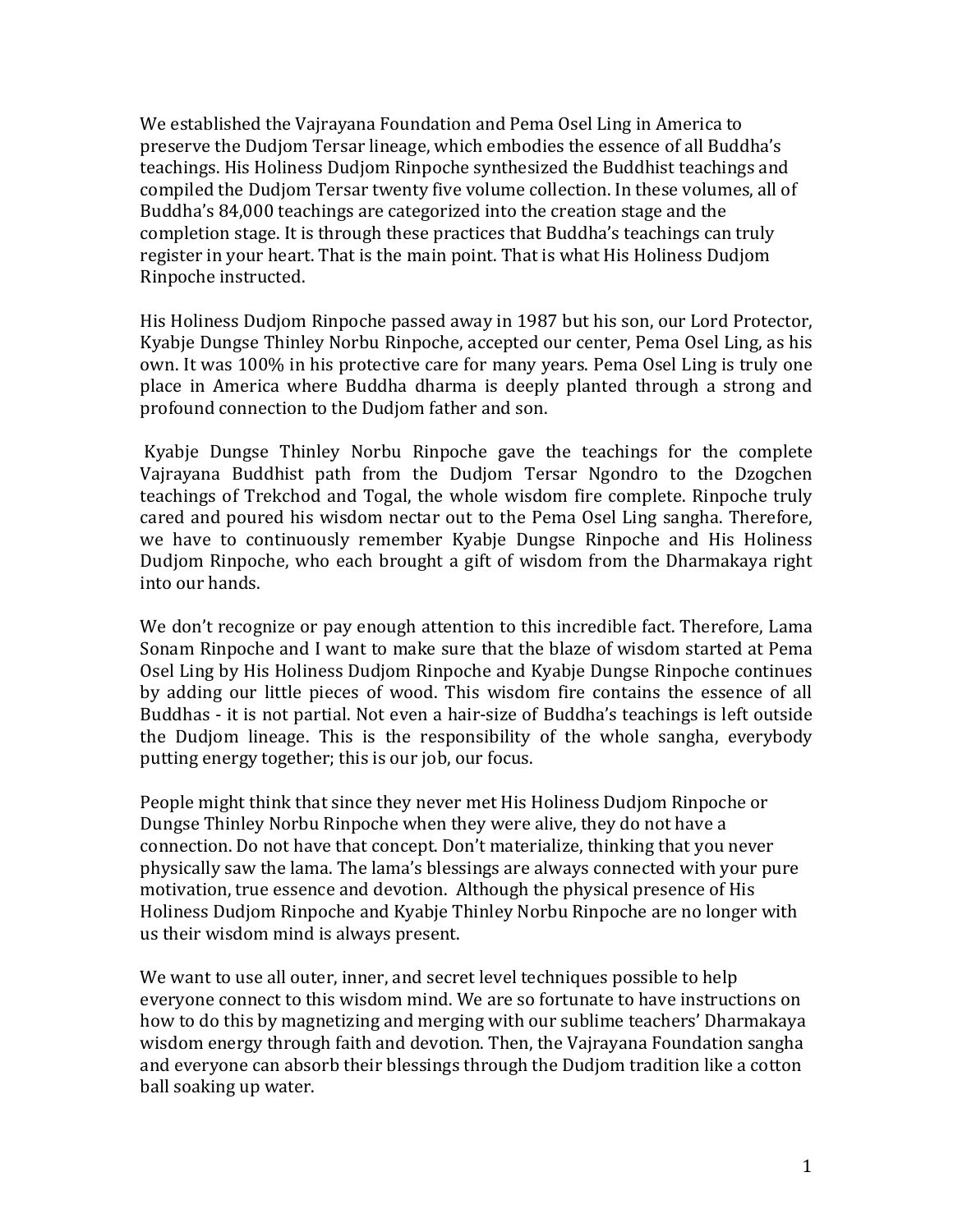Stupas, which are a symbolic representation and support of the mind aspect of enlightened body, speech and mind, are one of the most incredibly profound techniques that can help us make this profound connection. Stupas can connect us to all their sublime qualities and activities, their essential essence. Because of this great benefit, Lama Sonam Rinpoche and I wish to build two ku-dung (holy body) stupas at Pema Osel Ling. These stupas, which will hold precious relics of our sublime teacher's Nirmanakaya physical forms, will be an external way of keeping the Dudjom father and son wisdom energy at Pema Osel Ling.

The stupas will be inside our shrine room, with our precious Guru Rinpoche statue that was designed by Dungse Thinley Norbu Rinpoche. Each stupa, six feet tall and three feet wide at the base atop a five foot snow lion throne, will be designed according to sacred proportions and made from white sandalwood harvested on the Big Island of Hawaii during special pujas.

We are very fortunate to have Tulku Jamyang Rinpoche at Pema Osel Ling to do the design and drawings based on Lama Sherab Rinpoche's (my uncle and heart teacher) measurements for these ku-dung stupas. Tulku Jamyang Rinpoche's artwork is very beautiful and sublime lamas have chosen him for their special projects. Chatral Rinpoche chose him to design H.H. Dudjom Rinpoche's ku-dung stupa in Boudhanath and when Dungse Thinley Norbu Rinpoche needed an important thangka painted, he chose Tulku Jamyang Rinpoche as the artist.

The stupas will then be hand-carved by master woodcarvers, whom we are bringing over from Bhutan, gilded with gold leaf and ornamented with precious jewels. They will be surrounded on three sides by five-tiered offering steps and each stupa will be enclosed in glass, illuminated by accent lighting, with a traditional brocade canopy.

Inside the stupas will be sacred remains and relics from H.H. Dudjom Rinpoche and Dungse Thinley Norbu Rinpoche, who are Samatabhadra, Kuntuzangpo (the original Buddhas) in human form. We have hair, salt and fabric that wrapped their bodies and other relics. From Dungse Rinpoche we also have nectar that came from his kudung before it was cremated. These *dung* relics are the essential essence of the body's ordinary five elements which are ripened into the five wisdoms. They are a gift from our most kind lamas to benefit sentient beings, a main support for our connection to their Dharmakaya wisdom energy.

There will be many other sacred objects inside the stupas, including treasure vases, precious jewels, healing herbs, scented cedar, yantras and mantras. Yantras are circular drawings with sacred words that are consecrated with special substances. Mantras are written sacred syllables. Each yantra and mantra is connected to a different deity and manifest different qualities and results. Some heal sickness, quell fears, or remove external obstacles such as earthquakes, fire, floods, hurricanes, etc. They can help remove the world's main obstacles of war, disease and poverty. They embody the five enlightened activities of magnetizing, wrathful, peaceful, enriching and expanding. They also correspond with the different chakras in the body. They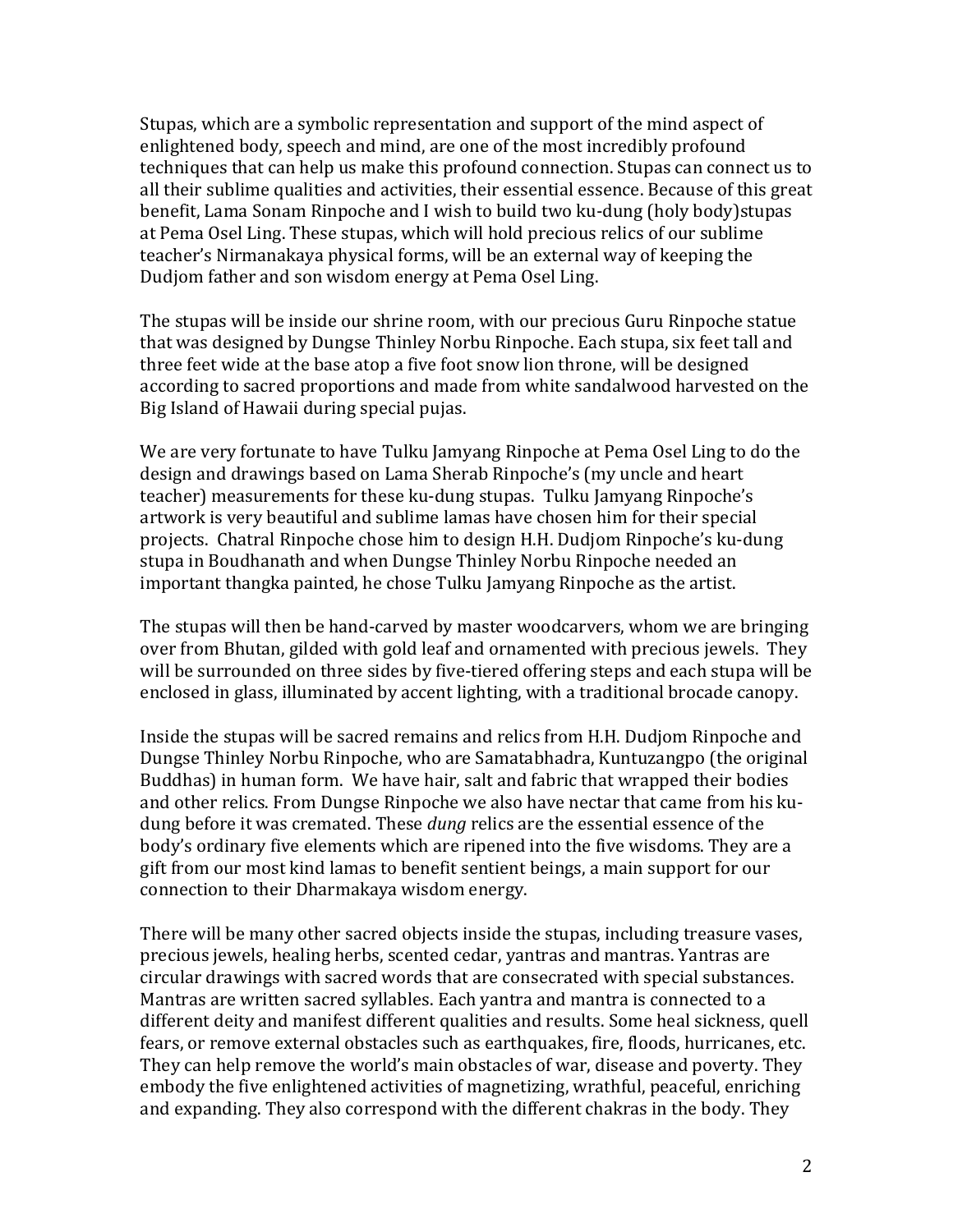can affect practitioners particularly. One will increase the sangha gathering together, one will help the sangha to become more harmonious and keep pure samaya, etc. The power of yantras and mantras is so profound and vast.

Vairayana has immeasurable magical display, including wisdom deities, yantras, mantras, and samadhi substances, such as precious relics. When you put these sacred materials together in a stupa the magic truly exists! When the stupas are consecrated, they will no longer be ordinary material objects. Through faith and devotion they will be equal to having Dudjom father and son physically with us. With faith, devotion and accumulated merit, our mind becomes like the surface of a stainless mirror reflecting Dudjom body, speech and mind qualities and activities. There is no doubt about this - everyone can feel it. You can directly receive blessings. This wakes you up! Your mind becomes inseparable with the lamas' wisdom. 

There are five liberations in Vajrayana Buddhism: seeing holy objects such as stupas, listening to teachings and hearing mantras, touching holy objects or using your body such as during prostrations or circumambulation, tasting blessing substances, and your mind's faith and devotion which will connect you to meditation and the lama's mind which is all Buddha's wisdom.

Stupas bring liberation with any kind of connection and particularly upon seeing. Even seeing a picture of a stupa will bring liberation. These stupas in particular will always support liberation through a connection with His Holiness Dudjom Rinpoche and Kyabje Dungse Thinley Norbu Rinpoche.

Ordinary sentient beings have no opportunity to connect with Dharmakaya or Samboghakaya Buddha because they have water bubble eyes and a karmic body. Their deluded minds do not have that capacity. However, through practice, water bubble eyes will change to lotus eyes, and then you can see Samboghakaya Buddha. With increasing meditation and practice, lotus eyes will turn to wisdom eyes, and then you can see Dharmakaya Buddha. Right now, we are just at the level of having a karmic body and water bubble eyes and are unable to connect with Samboghakaya Buddha and Dharmakaya Buddha. But we can connect with Nirmanakaya Buddha, which we have in the form of our lama.

The lama is truly the most holy object. Nothing is higher. Why is the lama so important? It is because we have an opportunity to actually see their Nirmanakaya activity, and to directly receive pointing out instructions.

Dungse Thinley Norbu Rinpoche showed us our own Buddha Samantabhadra (original Buddha nature), which has for countless lifetimes been sleeping in our hearts. He directly pointed this out, and gave us a present from the Dharmakaya ever-excellent wisdom heart. His qualities are equal to all the Buddhas. His kindness was greater than that of all the Buddhas, because he brought ever-excellent Buddha's blessings from the Dharmakaya and delivered them to our hands. Don't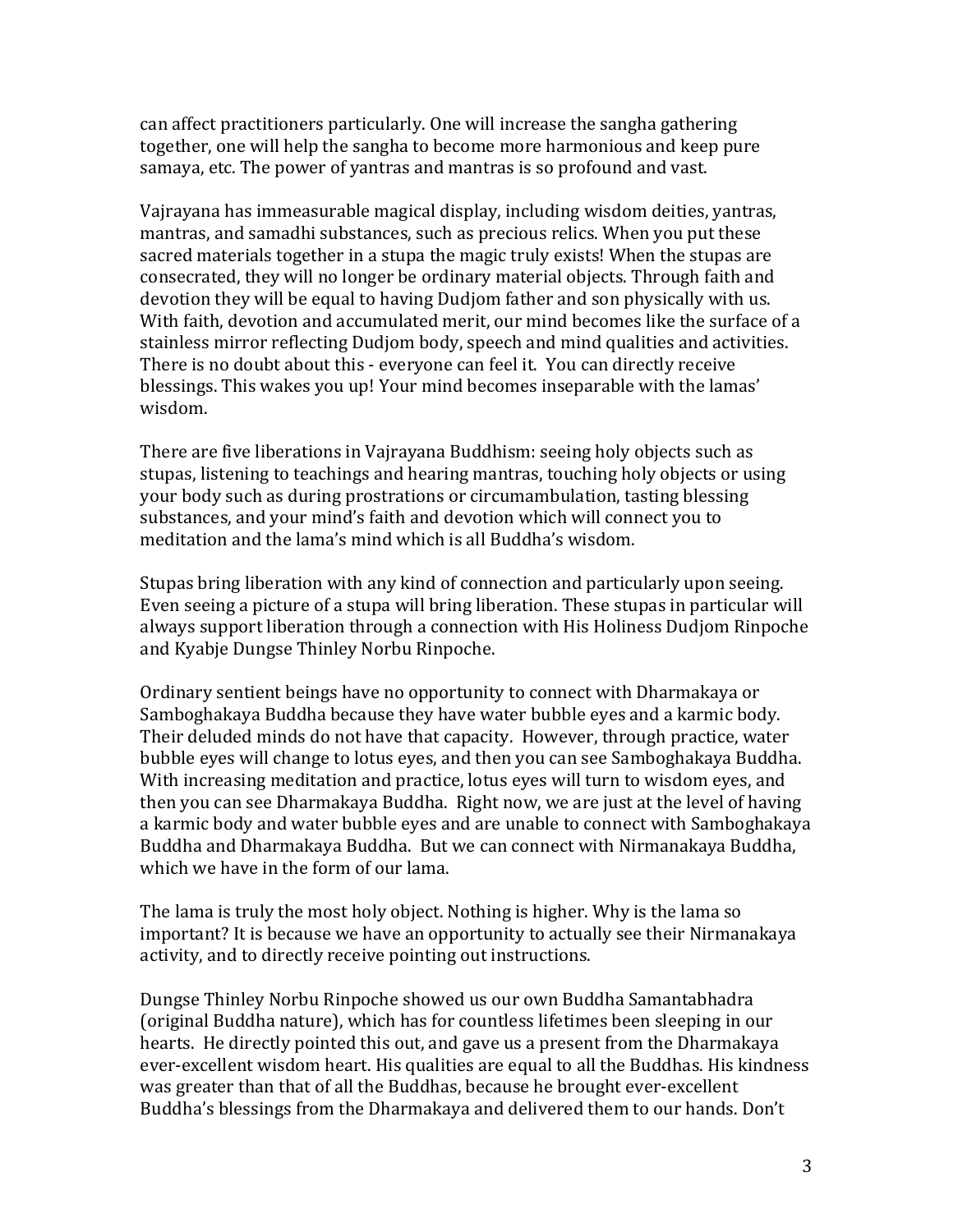think he is ever gone. Our lord protector Kyabje Dungse Rinpoche is inseparable from the three kayas.

There are teachings that describe how best to serve and please the lama. The teachings say the best way is through our practice; the second best is physically serving, and the third is by making material offering. However, many people don't realize that these three are always connected and cannot be separated.

When we make material offerings with true focus and pure intention - that is practice! When we serve our lama physically, with true focus and pure intentionthat is practice! When we meditate, with true focus and pure intention - that is practice! One is not better than the other. Each one has a different capacity; don't make them three separate things. We have to do all of them. Material offering is based on faith and devotion; physical offering is based on faith and devotion; and practice is also based on faith and devotion. These are not three different ways. Don't have a partial view.

Among compounded offerings, the most beneficial is pleasing the lama. From the tantric point of view, making an offering of one drop of sesame oil for a single pore of the lama's, is better than making offerings to all the Buddhas of the three times and ten directions. When the lama is alive, you can offer whatever pleases the lama. If the lama is passed from this physical world you can build a ku-dung stupa with the lama's relics. This ku-dung stupa will be equal to the lama when alive, the connection never changes and the blessings that can be received making offerings are the same. With great respectful mind, you can make mandala offerings and with imagination, whatever material offerings you make can fill the entire universe.

Your pure offerings can perfect the six different techniques of receiving blessings by recognizing the sublime qualities of the lama. These techniques are to make offerings while remembering the lama's form, qualities, life story, activities, blessings and supreme kindness.

Of all the virtuous actions that accumulate merit, the highest, most supreme one is to be connected with building a ku-dung stupa, because this activity has six different powers and qualities. First, it is the single antidote for any kind of defilements or negative accumulation. Second, it will exhaust all broken or decreased samaya. Third, the accumulation of merit and wisdom is vast and quick. Fourth, in the future, for every single lifetime you will continue to be the lama's student. Fifth, right after this lifetime, you will actually meet your lama. Sixth, liberation from samsara is immediate-quick- right away!

Since I am in Santa Cruz, California I will "share feelings" and tell you that these stupas will be amazing, not only for followers of the Dudjom tradition, but for the world! Relics are Dharmakaya wisdom brought to the earth and we need to help that wisdom energy penetrate to the whole world and to America in particular. It is not only for people: any beings, including insects and animals, who can see or be